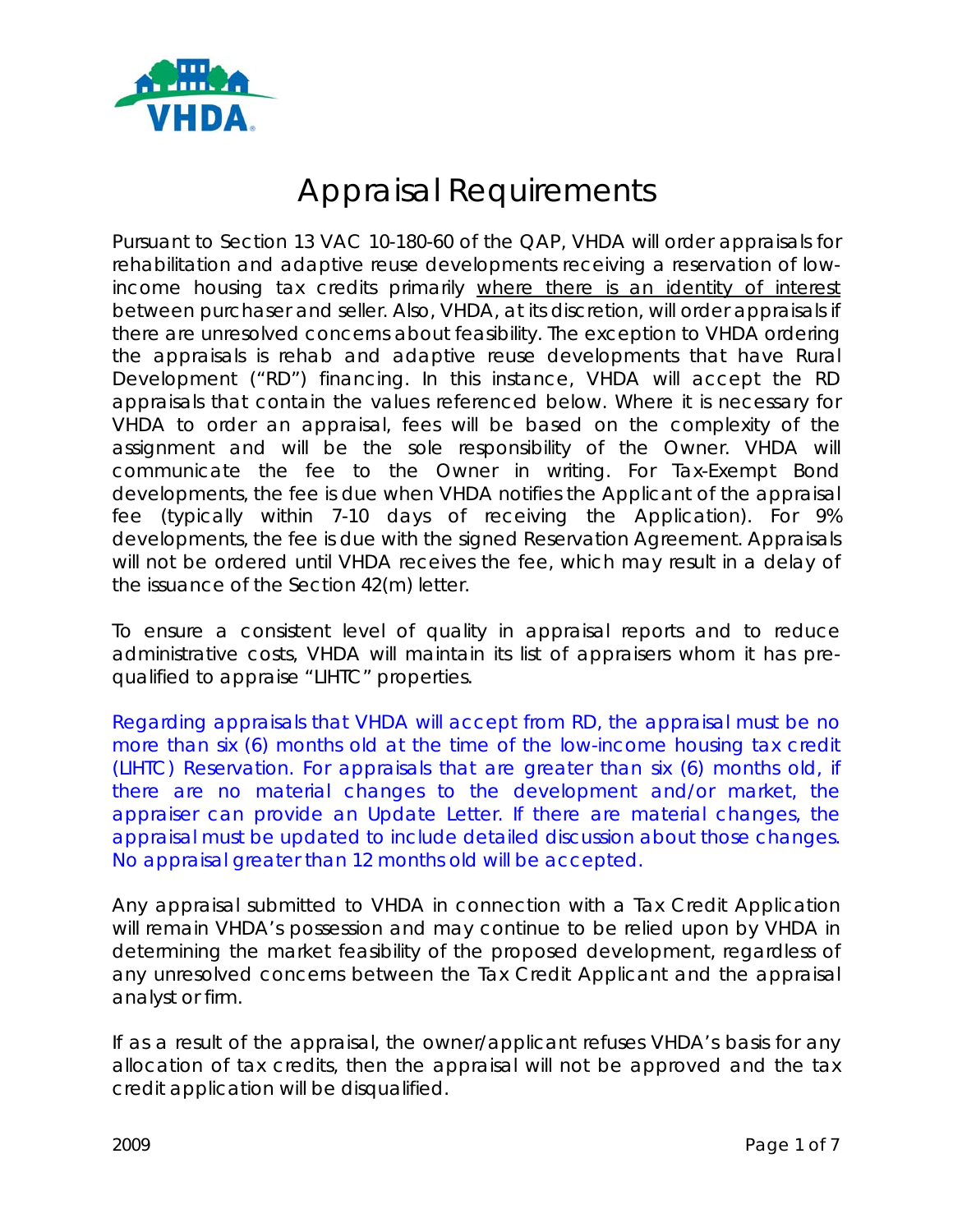If there are inconsistencies between representations in the Tax Credit Application and those in the appraisal such as architectural features, unit amenities, site amenities, etc., VHDA will rely only upon representations made in the Tax Credit Application (including supporting Application documentation) as the .

#### Appraiser Qualifications

- 1. The appraiser certifies that at a minimum, the individual assigned to appraise the development has passed The Appraisal Foundation's approved state examination as well as has met its education and experience requirements, including, a course and examination on the Uniform Standards of Professional Appraisal Practice (USPAP) set forth by The Appraisal Foundation.
- 2. The appraiser warrants that he/she is in compliance with all applicable state and federal licensing and certification regulations in the State of Virginia.

#### Legal

- 1. Section 42 of the Internal Revenue Code requires that any relationship between the person preparing the appraisal and the applicant **be disclosed** prior to its engagement of services. In addition, the preparer **must not** have any interest in the development or relationship with the development's ownership entity.
- 2. VHDA reserves the right to convey a copy of the appraisal to third parties, assigns and pertinent parties involved in the contemplated allocation of tax credits.
- 3. The appraiser agrees to indemnify, defend and hold VHDA, its directors, officers and employees harmless from any and all claims losses, costs (including attorney's fees) and liabilities associated with the preparation of the appraisal.

#### Values Requested

VHDA will consider the value of existing below-market rate financing and real estate tax abatement.

The appraiser will complete the Sales Comparison **and** Income Capitalization Approaches to value. The capitalization rate used in the Income Approach should be supported by an analysis of sales data extracted and verified from the market, investor sources and published data such as the Korpacz Real Estate Investor Survey. If the Band of Investment Method is used, the mortgage and equity rates should be adequately supported in the report.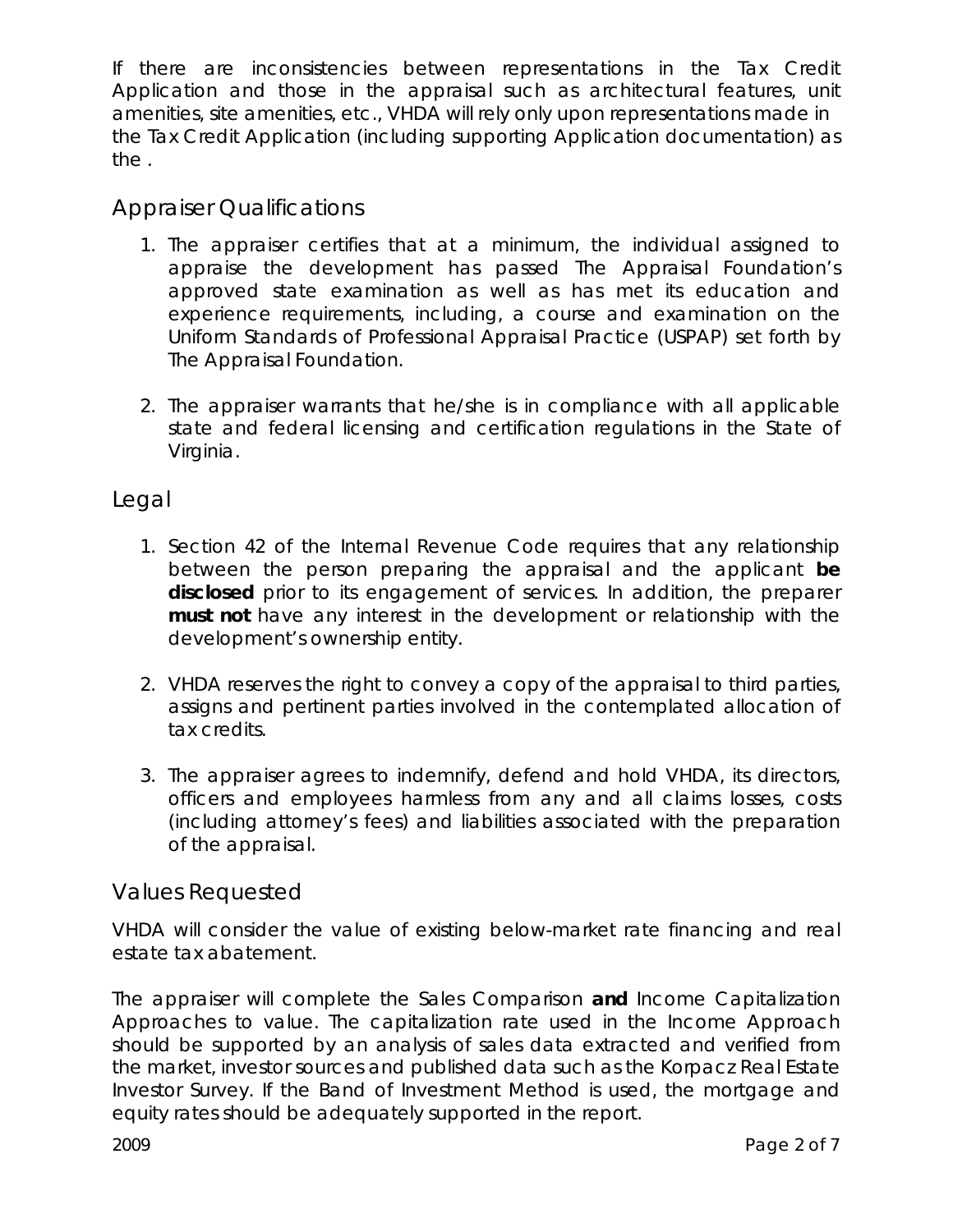Sub-market as discussed in these requirements is defined as the subject development's neighborhood.

1. Land "Only" Value

The idea here is that the value of the land is the same with or without improvements/restrictions. This value should be based on similar land sales in the sub-market or the value of the "land only" of improved sales in the sub-market.

- 2. As-Is Building Value (Market and Restricted not including land)
	- Market: as if market rents are in place; the appraiser will not consider the unique aspects of below-market financing, federal subsidies and/or low-income tax credits in this value estimate
	- Restricted: based on current restricted rents (not inflated); the appraiser will consider the unique aspects of below-market financing, federal subsidies and/or low-income tax credits in this value estimate

If applicable, the appraiser will estimate the contribution to value of all necessary off-site improvements (e.g. water, sewer, etc.). The estimated dollar contribution for the off-site improvements should be based on the value they add to the site after their installation and not on cost.

- 3. Prospective Value Upon Achieving Stabilized Occupancy and/or completion of rehab (should not include land)
	- Market: as if market rents will be in place; do not consider belowmarket financing, federal subsidies or low-income tax credits for this value estimate
	- Restricted: based on estimated future restricted rents; consider belowmarket financing, federal subsidies and low-income tax credits for this value estimate

#### The Report

1. The final report will be submitted to VHDA no later than the date agreed, per the Notification to Proceed Letter, which will be submitted to the prospective appraiser at the time of engagement.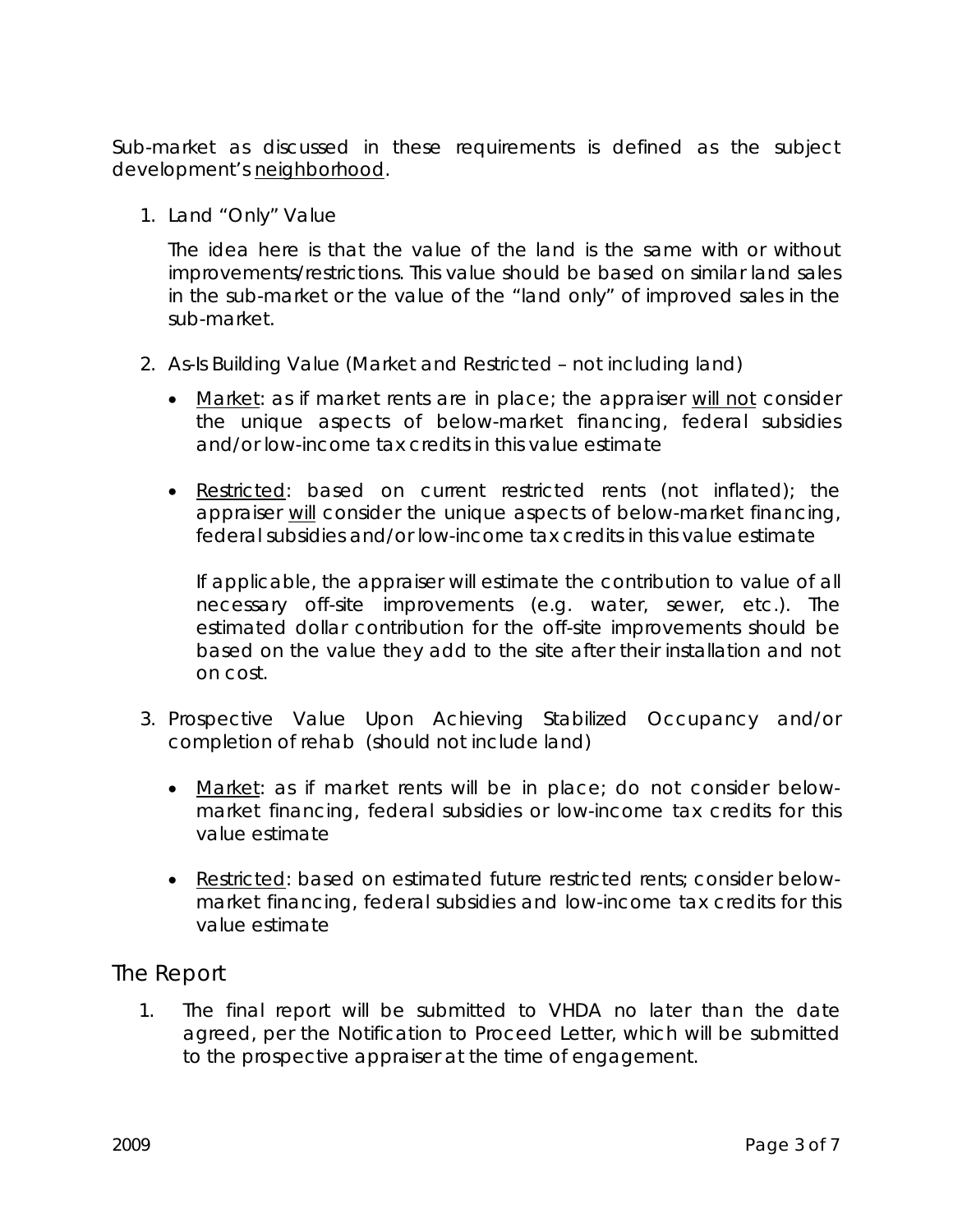- 2. The appraisal shall consist of a complete self-contained Title XI narrative report. A statement must be included in the Letter of Transmittal that the appraisal is prepared in conformance to the Uniform Standards of Professional Appraisal Practice (USPAP) published by the Appraisal Foundation and Title XI of the Federal Financial Reform, Recovery and Enforcement Act of 1989 (FIRREA).
- 3. The primary appraiser should sign the report. All personnel assisting in the preparation and analysis of the appraisal should be identified in the report by name and title.
- 4. The effective date of the appraisal will be within 3 weeks of the delivery date.
- 5. The appraiser will supply evidence of Errors and Omissions Insurance and a copy of State Certification in the Addenda of the report.
- 6. The appraiser will indicate in the Letter of Transmittal and the Summary of Important Conclusions, any special Assumptions and/or Limiting Conditions pertaining to the appraisal assignment.
- 7. The appraiser will review Federal Emergency Management Agency (FEMA) flood insurance rate map to determine and report the flood zone. Include this information in the summary section of the report.
- 8. The appraiser must make contact with the local municipal zoning office. The appraiser will verify in detail the level of conformity of the development to the applicable zoning code. In addition, the appraiser will indicate the threshold and reconstruction limits in the case of a legal non-conforming use.
- 9. If the development is located on a subdivided parcel, the appraisal must be broken down by subdivision.
- 10. The appraiser will analyze the current and projected real estate tax imposition of the development and indicate that contact was made with the local assessor in the process of gathering (most recent) tax and assessment data. The estimate should include tax abatement, if any. The appraiser should defend or dismiss the assessor's split (in value) between the land and building.
- 11. The legal description must be included in the report or as a part of the Addendum.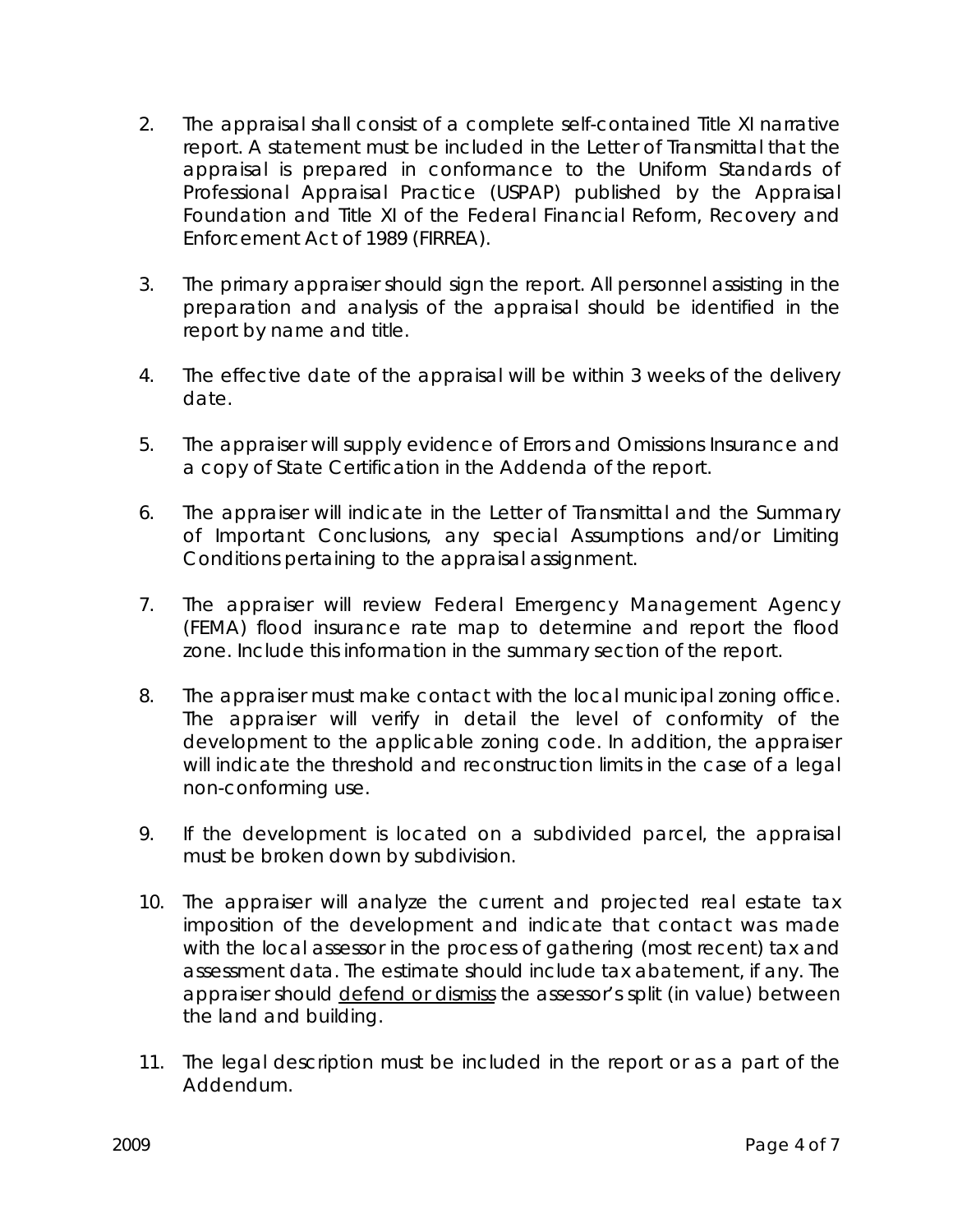- 12. The primary appraiser or a designated representative will personally inspect the subject development and comparable properties. Every effort should be made to include the most comparable income & expense comps, as well as sales comps (preferably within a 3-5 mile radius of the subject). For example, if the development is a "seniors only" development, seniors comps should be used, LIHTC then LIHTC. In any event, rents should be stated for the exact affordability of the subject units.
- 13. In addition to pertinent information (i.e. address, # units, etc.), the appraiser will include photos of each comparable development, as well as a map, which shows the comps' proximity to the subject development.
- 14. Regarding due diligence and site visits, the appraiser will first correspond with the VHDA Allocation Officer who engaged him/her to complete the appraisal. The Officer will compile due diligence provided by the owner/developer then forward it to the appraiser.
- 15. The narrative discussion throughout the report should address issues that relate to the fact that the development is a LIHTC development, e.g. the Area and Neighborhood Analysis sections may discuss how common these projects are in the development's sub-market, defined as within a 3-5 miles radius of the subject development.
- 16. The appraiser will define clearly the neighborhood boundaries.
- 17. The appraiser will determine and fully explain what you believe is the typical marketing/absorption period for the development and explain how this determination affected your value conclusions.
- 18. The appraiser will determine and fully explain what you believe is the Remaining Economic Life of the development, after rehab/construction completion.
- 19. The appraisal should focus on historical and budgeted operating statements of the subject and market data.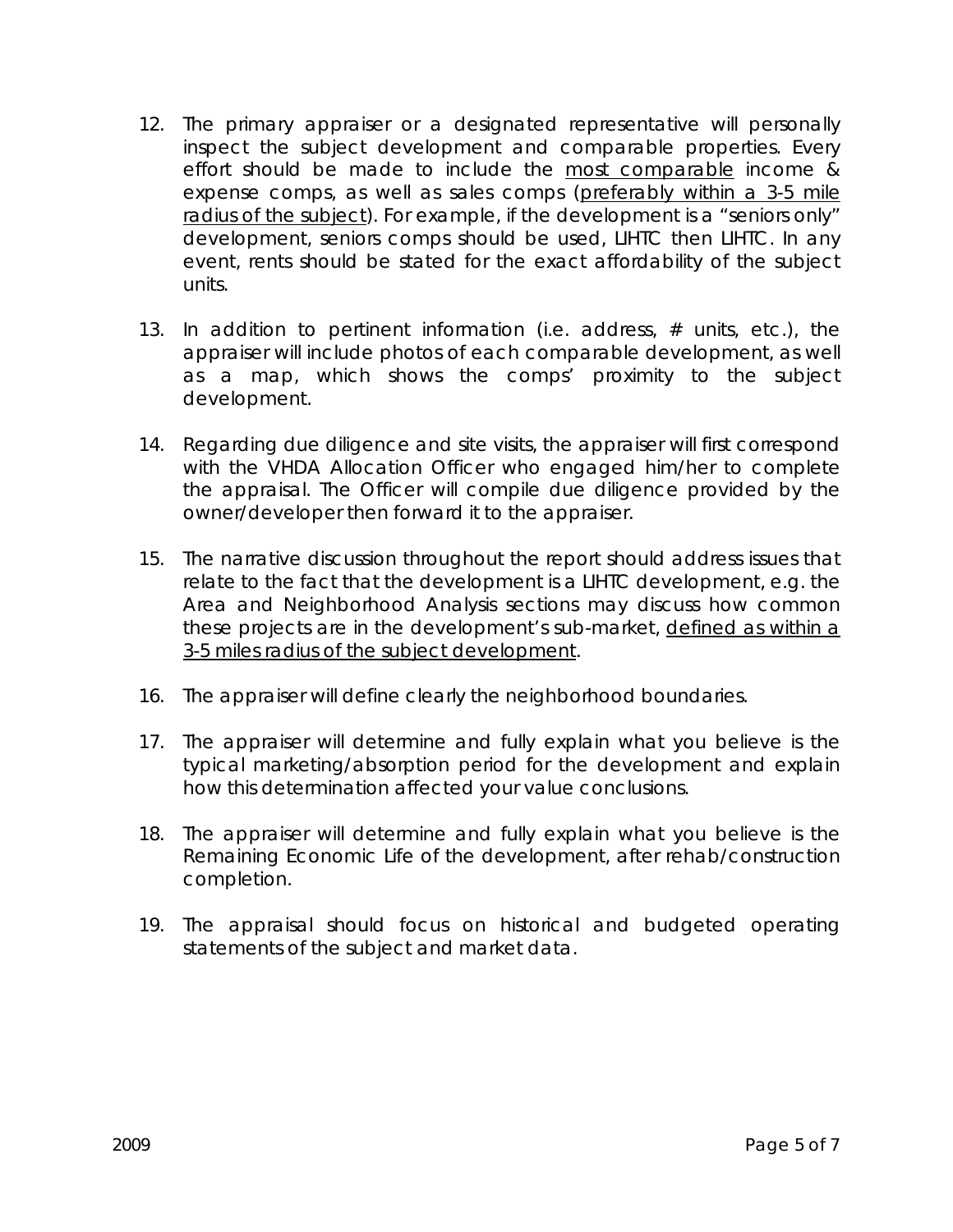| Income                      | Expenses                                |
|-----------------------------|-----------------------------------------|
| <b>Gross Potential Rent</b> | Real Estate Taxes                       |
| Laundry Income              | Insurance                               |
| Parking Income              | Licenses and Permits                    |
| Cable Income                | Gas                                     |
| <b>Miscellaneous</b>        | Electricity                             |
|                             | Water & Sewer                           |
|                             | Cable                                   |
|                             | <b>Trash Removal</b>                    |
|                             | Pest Control                            |
|                             | <b>Building Maintenance and Repairs</b> |
|                             | <b>Swimming Pool</b>                    |
|                             | <b>Grounds Maintenance</b>              |
|                             | (Non-resident) Management Fee           |
|                             | <b>Apartment Allowance</b>              |
|                             | Administrative Salaries                 |
|                             | <b>Maintenance Salaries</b>             |
|                             | <b>Payroll Taxes and Benefits</b>       |
|                             | Advertising                             |
|                             | Office Expense                          |
|                             | Legal & Audit                           |
|                             | Other                                   |

## Sample Income & Expense Breakdown